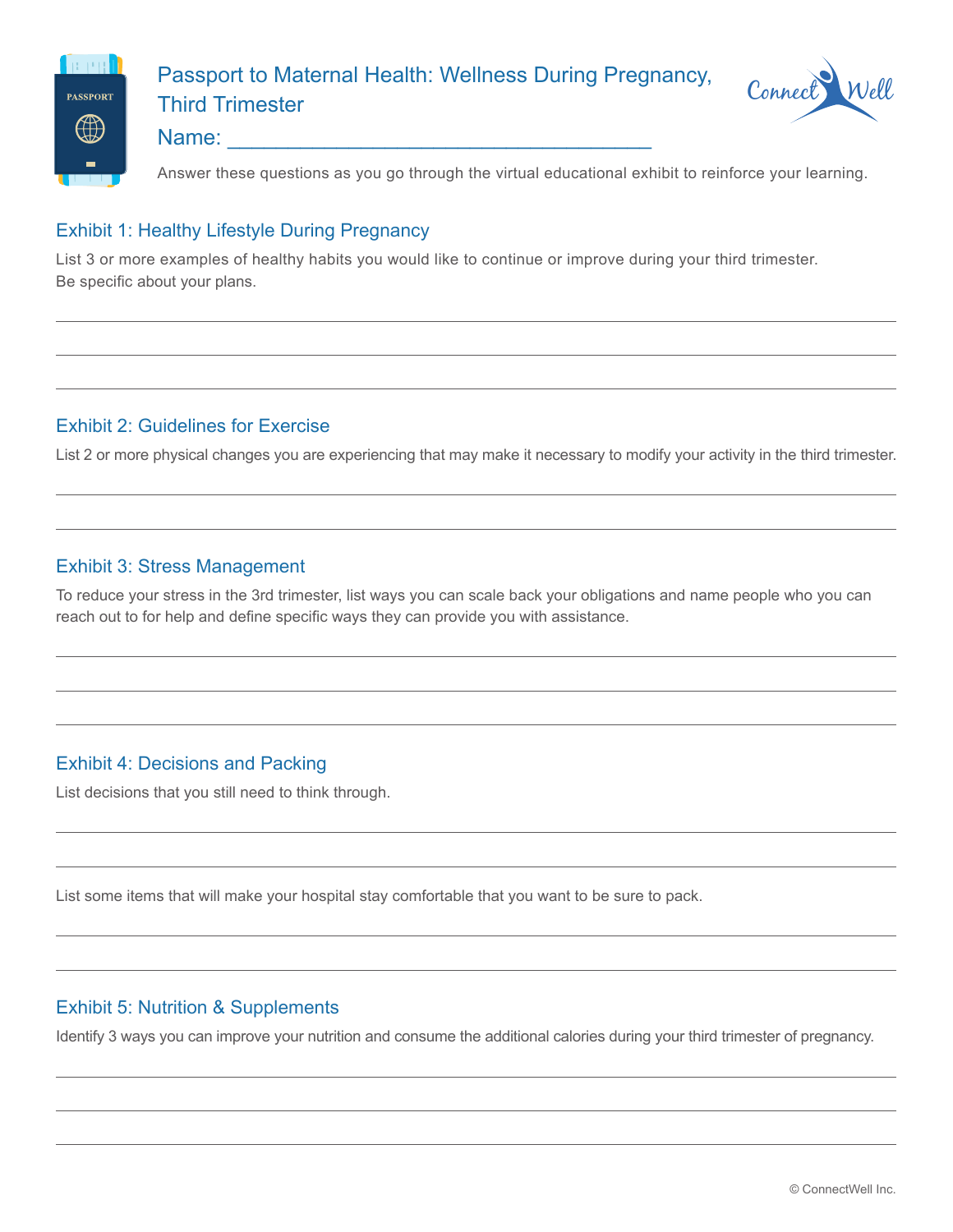#### Exhibit 6: Weight Gain Throughout Pregnancy

Note your category for weight at pre-pregnancy (Underweight, Normal Weight, Overweight, Obese) Note the recommended range of weight gain total for your weight category. Note your total weight gain to date \_\_\_\_\_\_\_\_\_\_\_. Estimate your total weight gain by the end of your pregnancy if you continue to gain at the weekly rate you are gaining The Music How does this compare to the recommended range of weight gain Theorem and discuss with your healthcare provider how you are tracking for weight gain throughout your pregnancy.

#### Exhibit 7: Healthy Hydration

List ways you can improve your hydration so you can consume more water and hydrate well in the final trimester.

#### Exhibit 8: Medical Care in the Third Trimester

Review the list of what to expect at your third trimester prenatal exams. Write down 3 questions you can discuss with your healthcare provider related to diagnostic tests and screening, general pregnancy, or labor and delivery concerns.

# Exhibit 9: Childbirth Classes, Tours & Sibling Preparation

Identify ways that childbirth classes, a facility tour, and sibling preparation classes can benefit you and your family.

#### Exhibit 10: Your Baby's Movement

The third trimester is when many women feel much more activity from their growing baby. Pay attention and get a sense of your baby's unique rhythm. Jot down what you notice about your baby's movements and times of day when your baby is most active.

#### Exhibit 11: Medical Issues in the Third Trimester

Review these common medical issues in the third trimester and list the ones that you are concerned about and want to discuss with your healthcare provider at your next visit.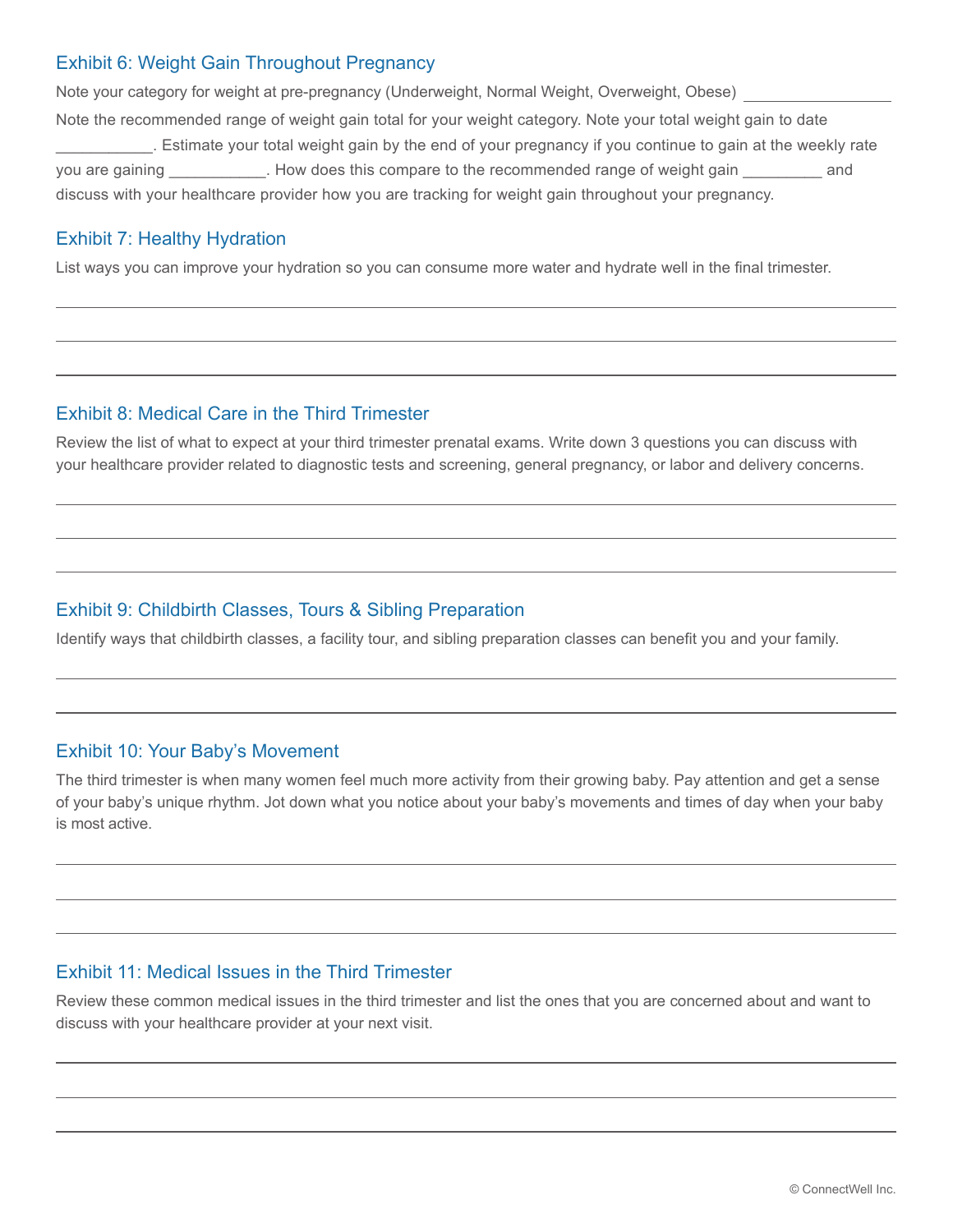#### Exhibit 12: Benefits of Breastfeeding

Identify 3 reasons that you are willing to try to breastfeeding.

#### Exhibit 13: Vaginal Delivery

A woman experiencing her first labor should call her provider when she is experiencing contractions every \_\_\_\_\_ minutes in an hour.

A woman **not** experiencing her first labor should call her provider when she is experiencing contractions every \_\_\_\_\_ - \_\_\_\_\_ minutes in an hour.

#### Exhibit 14: C-Section Delivery

If you are having a planned C-section delivery or have a high-risk pregnancy that puts you at risk for having a C-section, list any questions you have for your healthcare provider about what to expect.

# Exhibit 15: Prepare a Safe Environment for Baby

List "to-do" items to ensure that when your baby arrives, you have already prepared a safe environment for your newborn.

#### Exhibit 16: Environmental Exposures

Air travel is not recommended after weeks. Review the guidelines to limit your exposure to environmental toxins and chemicals. List any that you need to eliminate or modify.

#### Exhibit 17: Food Selection & Safety

List the ways you can continue to improve your food selection:

List the ways you can continue to improve food safety: \_\_\_\_\_\_\_\_\_\_\_\_\_\_\_\_\_\_\_\_\_\_\_\_\_